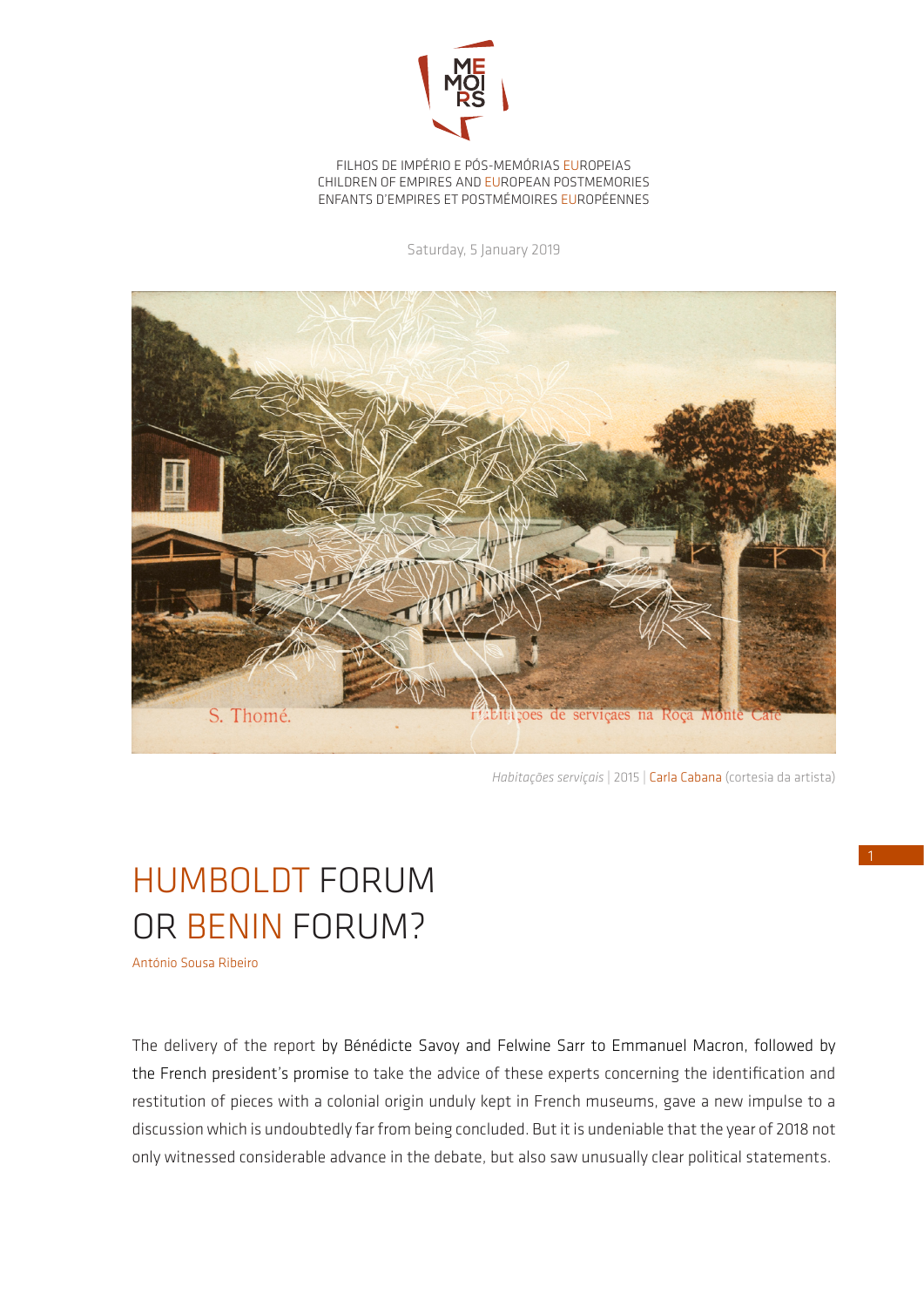

In this particular, the German case is one of the most interesting. On May 14, the minister of Culture of Germany had presented, as a provisional approach to the problem, a "Practical Guide for an approach to collections coming from colonial contexts" (1). On June 1, participating in the Unesco conference "Circulation of cultural property and shared heritage: What new perspectives?" and intervening on the way of dealing with cultural goods coming from colonial contexts, she pronounced a speech in which she placed the question, in a very ambiguous way, in the framework of a common responsibility for world heritage: "it is less about categories as 'possession' or 'property' than about caring for the cultural goods that were entrusted to us and that should be protected and preserved for future generations" (2). On January 2 2019, however, the German newspapers carried the news that minister Monika Grütters, interviewed by the German news agency DPA, had clearly stated the need for a proactive attitude in the restitution process: "To remain just passively waiting until someone demands the restitution of something is no the correct way of coming to terms with our colonial past" (3).

Such a statement, quite distinct from the ambiguity of previous manifestations, is not just relevant because it comes from a member of a conservative government, but also by the clarity with which it adhered to a catalog of measures long suggested by experts, but which are only slowly taking roots in common sense, namely in Portugal, as the recent debate among us reveals: the need for an exhaustive inventory that allows to determine provenance with certainty (in the German language, this desideratum has already led to the already consecrated designation of a new discipline - "Provenienzforschung", "studies on provenance"); the inversion of the burden if proof - all goods with a colonial provenance are of suspect origin until proof to the contrary; the need to identify in a credible way the partners in the process of restitution; the need to establish processes of horizontal collaboration with experts of the various parties and countries involved.

Against this background, it is particularly instructive to revisit briefly the history of the project of the Humboldt Forum in Berlin, since the vectors of the discussion that is under way meet in this project in a particularly clear fashion. The project of the Humboldt Forum, conceived since the beginning of the millennium and concretely initiated with the laying of the first stone in June 2013, is not a project like any other. Not just due to the huge dimension of the projected building, but also due to its location, well in the centre of Berlin, occupying the space of the former imperial palace, whose ruins had given place, in the German Democratic Republic, to the most emblematic building of the pro-Soviet regime, the Palace of the Republic. The demolition of this building, in 2008, provided space, in this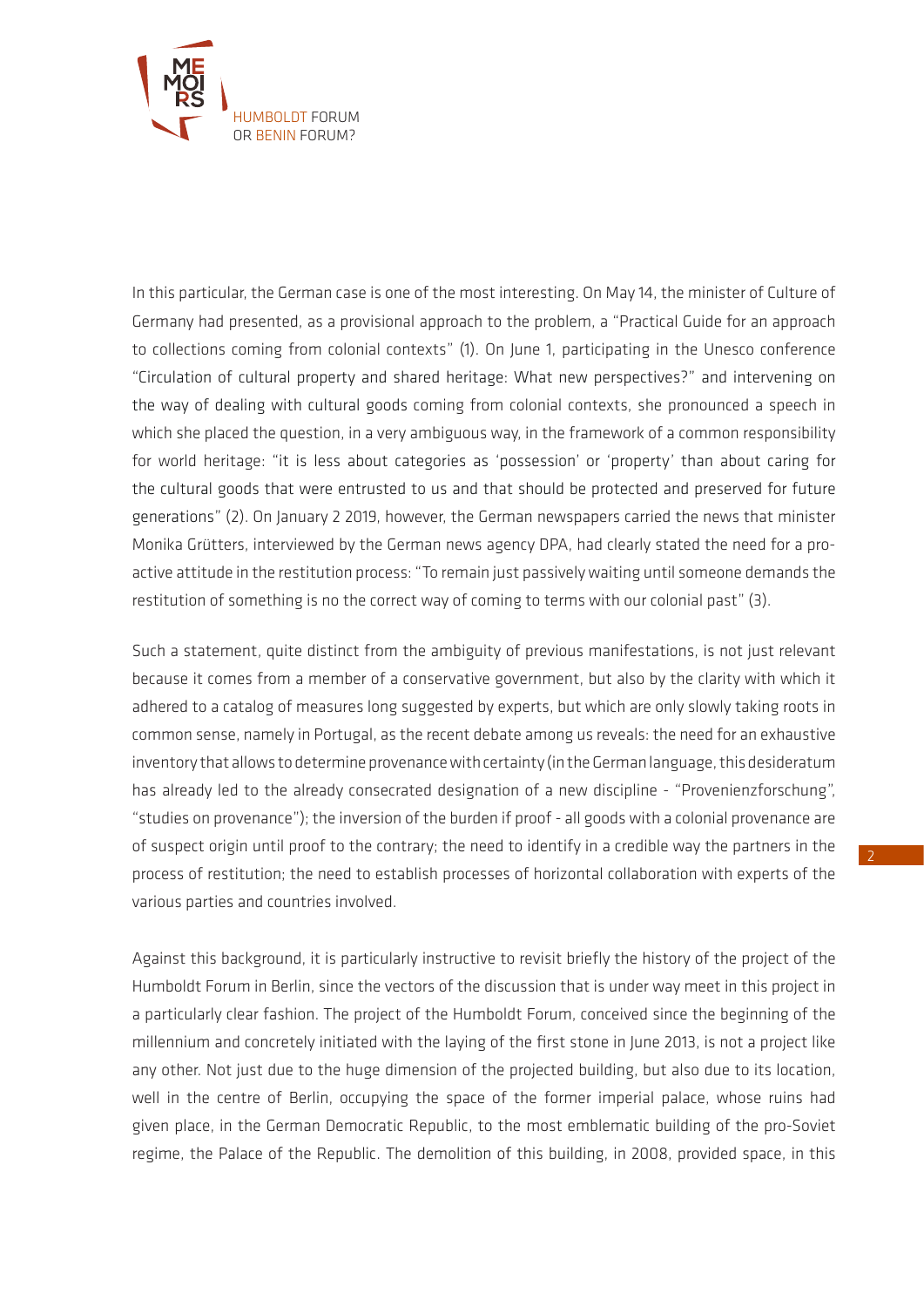

most representative location, for the building of the new Town Palace, now with the cultural vocation of hosting the Humboldt Forum. The main nuclei of this Forum, having as its vocation the hosting of collections coming from extra-European cultures, stem from the Ethnological Museum and the Museum for Asian Art.

The already quoted speech by the minister of Culture of June 1st 2018, already mentioned, expressed the official consensus on the nature and function of the Humboldt Forum: "this unique place of dialogue with the cultures of the world. […] The Humboldt Forum will be our visitors card for an approach to the objects and the cooperation in the study of collections". The idea of a "visitor card" allowing to demonstrate the German capacity for a "dialogue between cultures" translates in a nutshell many of the equivocations associated to the project and that have been the object of an ample, long-standing debate which has already produced a mass of documentation that is not easy to master.

Already in 2015 the historian Jürgen Zimmerer, one of the most authorized voices concerning the German colonial past, in an article entitled "Humboldt Forum: colonial forgetting" (4), had drawn attention to the problems in the project which, from his point of view, had not been sufficiently reflected. Essentially, Zimmerer's criticism was grounded in a fundamental presupposition of postcolonial studies: knowledge produced by the ample ethnographic collections of the 19<sup>th</sup> century is knowledge based on the power no name and catalogue the other as an inferior, leading, in the final analysis, to a discourse justifying European domination over the rest of the world. Scientific curiosity, however genuine, led, in this way, to the construction of a body of knowledge functioning as a mirror in which the European colonizer, in his function as a representative of "Enlightenment", prides himself in his "naturally" superior role. There is nothing that is innocent in this project of producing knowledge on the other, so that to prolong this project in the 21st century without, at the same time, making clear its problematic aspects is equivalent to an unacceptable strategy of forgetting. The question is, thus, not limited to research on provenance with the eventual consequence of restitution; it becomes equally indispensable to rethink a whole museological context grounded in assumptions which perpetuate in other ways a colonial relation and project it into the present.

In the case of the Humboldt Forum, this would imply a thorough revision of the programme underlying the formulation of the project and which, albeit in a more nuanced way, still underlies the conception of a museum ready to open its doors in 2019. This is why, in a recent discussion with the art historian